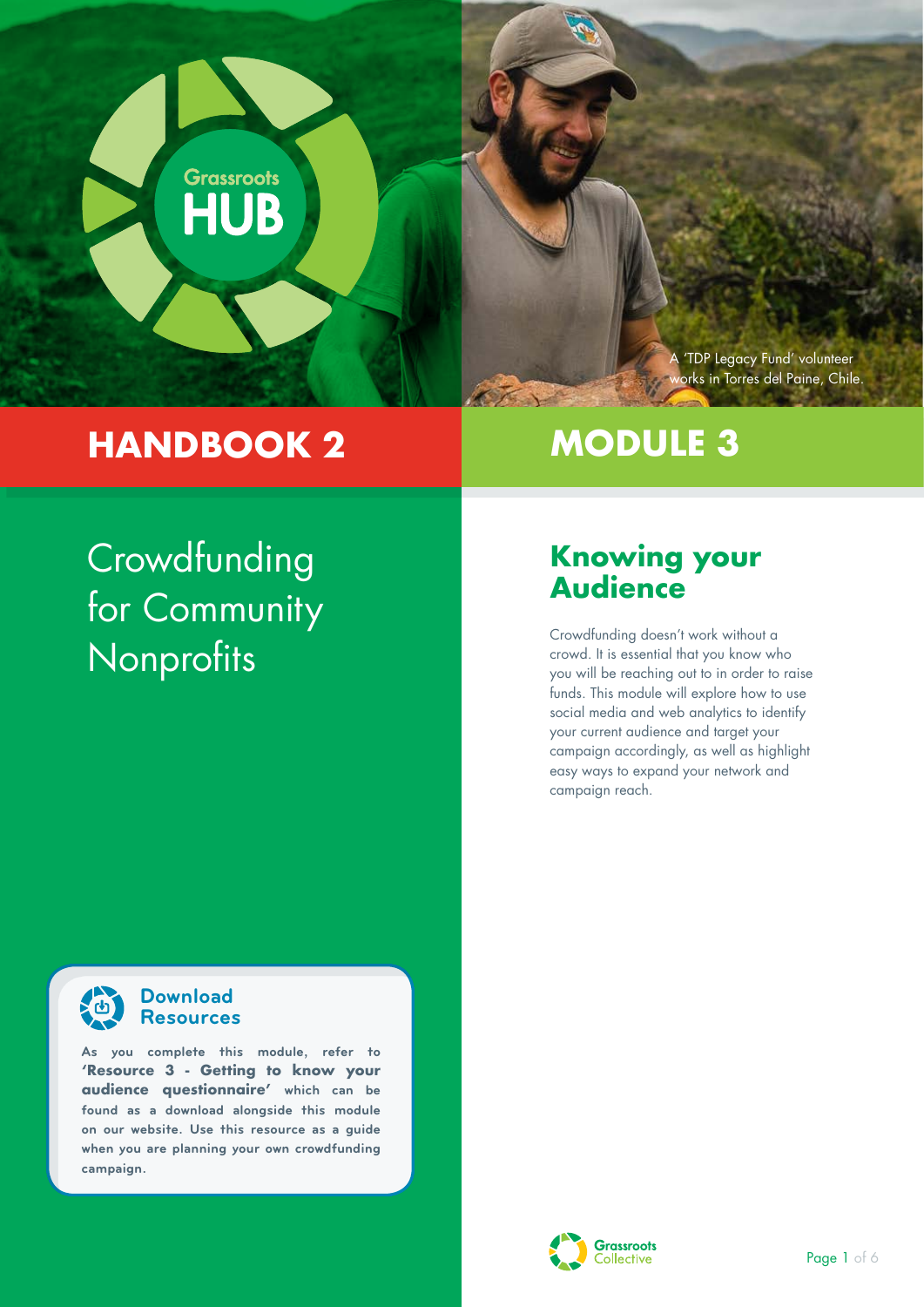# **Who is your audience?**

**Before you target your campaign, you have to know as much as you can about the people that you want to reach, your audience:** 

### **Your Broad Audience:**

**All the people who have the potential to hear the organisation's message.** 

### **Your Target Audience:**

**The segment of that wider audience that is more likely to be sympathetic to the organisation's cause.** 

### **Your Network:**

**The people who actually engage with an organisation, online and in-person.** 

**When considering where to focus your efforts when running a crowdfunding campaign, it's important not to waste energy and resources. You need to optimise your resources to maximise your donations. For this reason, it is best to focus on the second audience sector we have identified above: your organisations 'target audience'. Those who make up your 'broader audience' will prove difficult to engage unless you invest a huge number of resources, whilst your organisations 'network' will likely already be committed to your organisation.**

### **Identifying your target audience in three simple steps**

It's important to approach the process of identifying your audience methodically, putting pre-conceptions aside. Whilst you may think you have a good idea of the people that make up your target audience, you might be surprised when you start looking at the data and talking to your supporters. Indeed, your audience often have a very different understanding of your organisation than you do.

Follow this simple three step process to ensure you undertake a thorough analysis when identifying your target audience. If done methodically, you'll likely discover new subsets of your audience that could become a valuable source of support for your crowdfunding campaign.

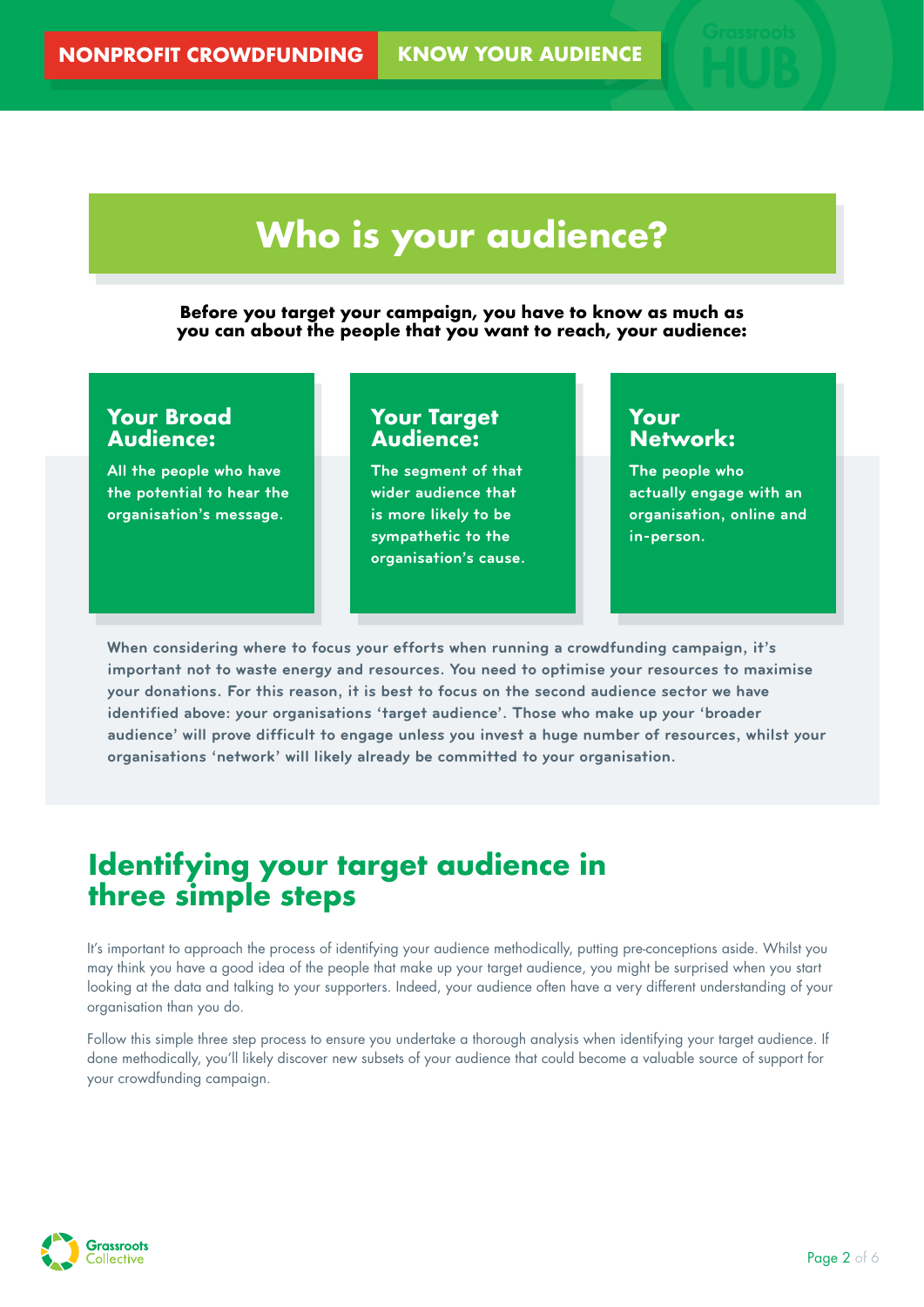#### **Step 1 Identify who you believe to be your organisation`s audience**

The first step is to sit down as a team and brainstorm the type of people you believe your organisation appeals to. Your job is to try and profile the type of people who are currently engaging in your work, as well as those who would likely do so if they knew about it. Ask yourselves questions like:

- Do your supporters generally come from a specific geographic region?
- Is your audience concentrated in a particular age range or gender?
- Do you think your audience tends to identify a certain way politically?
- What connection do they have with your organisation or one of your projects?
- What aspects of your work do you think people find most appealing?
- What other interests do you think the people engaging with your organisation have?

While you want to avoid generalisations and stereotyping, having a rough idea of who your cause will appeal to can help you focus your energy in the right direction.

#### **Step 2 Check your analytic data**

The next step is to check the basic profile your created in step 1 against raw analytic data. There are three key places you can find this data:

- The host site you use for your email subscription
- Your social media accounts
- Your website's google analytics page

Through these analytic sources you can access a huge amount of information about the type of people who view, engage and interact with your organisation`s online content.

### **Helpful Hint**

**Your email subscriber list is one of the most important resources you have to understand and engage with your key supports. If you don't have an email list yet, this should be a priority– it will be essential to your campaign`s success.** 

- **Put a sign-up button on your website and social media platforms.**
- **Make sure that your staff are collecting email addresses at events to turn offline-members of your network into online-members.**
- **Use an email management system like MailChimp or Constant Contact to collect demographic and engagement data, while simplifying the task of sending email updates to your network.**

**Grassroots** ollective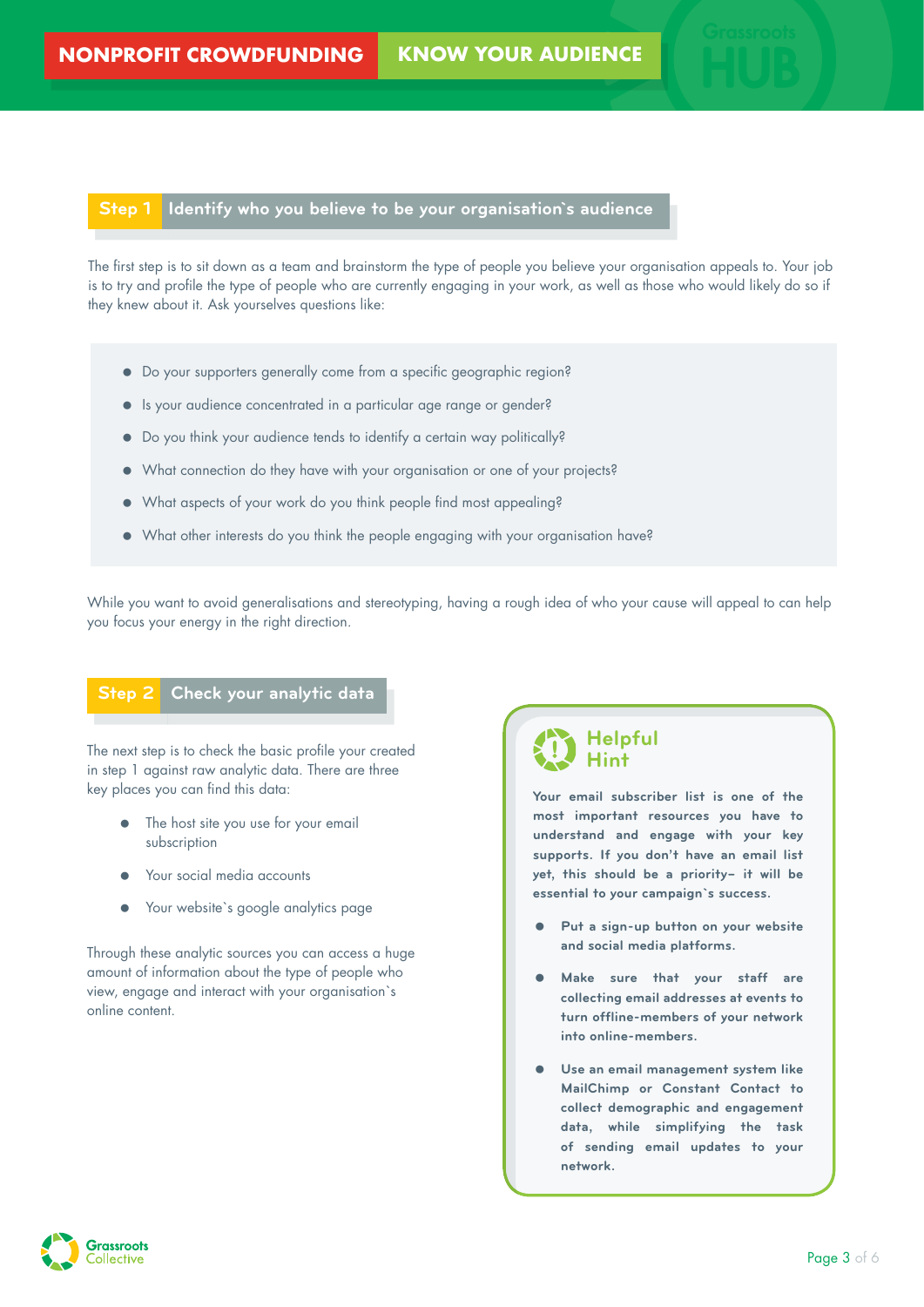Using these tools, you can identify:

- Age
- Gender
- Geographic location
- What language they speak
- Interests and beliefs
- What type of content they engage with

Use this information to refine the profile you are creating of your target audience. Hopefully, you will be starting to see a clearer picture of the type of people you can focus your crowdfunding campaign marketing upon

### **Helpful Hint**

**You may notice that there are certain people or characteristics who you thought your organisation would appeal to in step 1, but that actually aren't represented in your analytics. Here, you need to consider whether these people are an important part of your audience (e.g. possible donors), and if so, identify ways you can better engage them in your work.**

#### **Step 3 Ask your supporters**

The final step you can take to refining your target audience profile is the most obvious: ask them. Create a quick and easy survey to send out to your existing email list. Make sure that you are transparent about your motives – everyone is suspicious these days about giving away private information. Outline in the email that you want to better understand who your supporters are and what motivates them to be involved with your mission. Those who have signed up to your email list are likely your most loyal followers, so there is a good chance they will respond. Ask questions like:

- What are your hobbies/ interests?
- What is your current educational and/or employment situation?
- What kind of organisations/ projects do you support? Are you interested in a specific topic e.g. education, human rights, access to water etc.
- Do you donate to any organisation regularly? What amount on average per year do you donate?
- What aspect/past project of our organisation interests you most?
- What do you hope to achieve by supporting our work?
- If you were to tell a friend about us, what three words would you use to describe our organisation?
- What is the best way to reach you? E-Mail, social media, radio, newspaper, television, flyer etc.

The aim of this process is to fill in any of the gaps you may have in the profile you have created so far for your target audience. Make sure you thank your supporters for their information and ensure that you keep it private and confidential.



**You can find a template to help you create an email for your supporters in; 'Resource 3 - Questionnaire: Getting to know your audience' which can be found as a download alongside this module on our website.**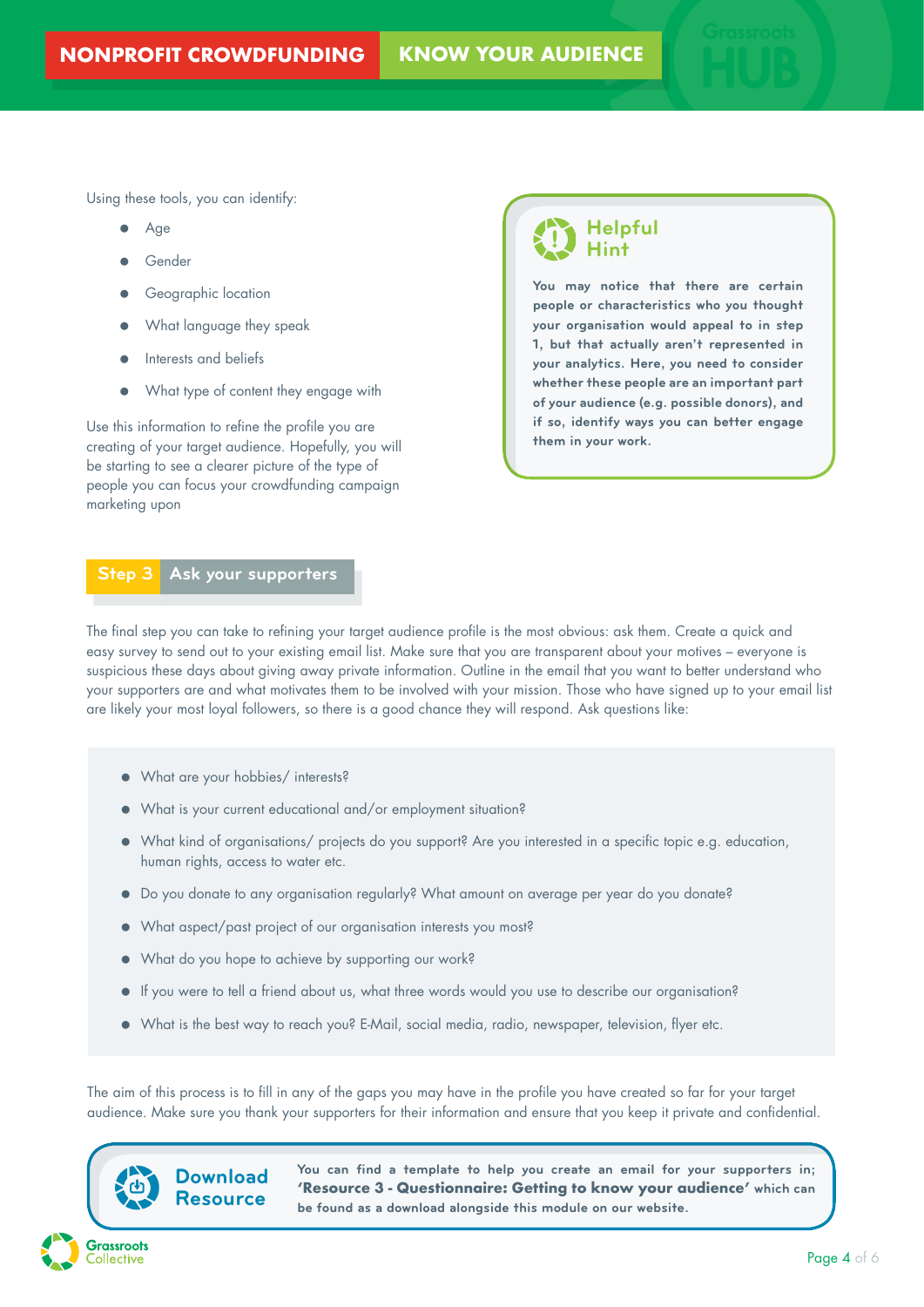### **Understanding how your audience engages with you online**

Now that you have identified who your target audience is, it is important to understand how they engage with you online and identify ways to track this engagement. This is essential to successful crowdfunding, helping you to create marketing content that resonates with your target audience and allowing you to make real-time adjustments to maximise donations.

Emails and social media posts will likely be your most important marketing methods throughout your crowdfunding campaign. You can use the same analytic tools you used to identify your audience to help track their engagement with your campaign, gauging who is interacting with you content and how.

| <b>Places where</b><br>you can track<br><b>audience</b><br>engagement | Most email hosts and social media platforms provide demographic information about:<br>Who has been reached by your posts and emails<br>Who has interacted with them<br>How frequently you are receiving these interactions.                                                                                                                                                                                                                 |
|-----------------------------------------------------------------------|---------------------------------------------------------------------------------------------------------------------------------------------------------------------------------------------------------------------------------------------------------------------------------------------------------------------------------------------------------------------------------------------------------------------------------------------|
|                                                                       | Social media management software, such as Hootsuite, can also help track audience<br>behaviour and increase engagement.<br>Hootsuite allows you to monitor the accounts for multiple social media platforms in the same<br>place. This allows you to look at how posts related to your crowdfunding campaign are being<br>received as a whole.                                                                                              |
|                                                                       | Most crowdfunding platforms will also collect analytics about who is engaging and<br>donating to your cause.<br>You can use this data to assess conversions - how many people who interact with your social<br>media posts are going on to donate. For example, if on a certain day you see a spike in<br>donations, there is a good chance that the type of social media posts or emails you sent that<br>day were particularly effective. |

By comparing the analytics from your social media and email campaigns with the analytics on your crowdfunding platform, patterns should easily become visible. There is no one-size-fits-all method to engaging your audience. Indeed, it's often best to use trial and error in order to craft an outreach strategy based upon the methods of engagement that work best for your organisation.